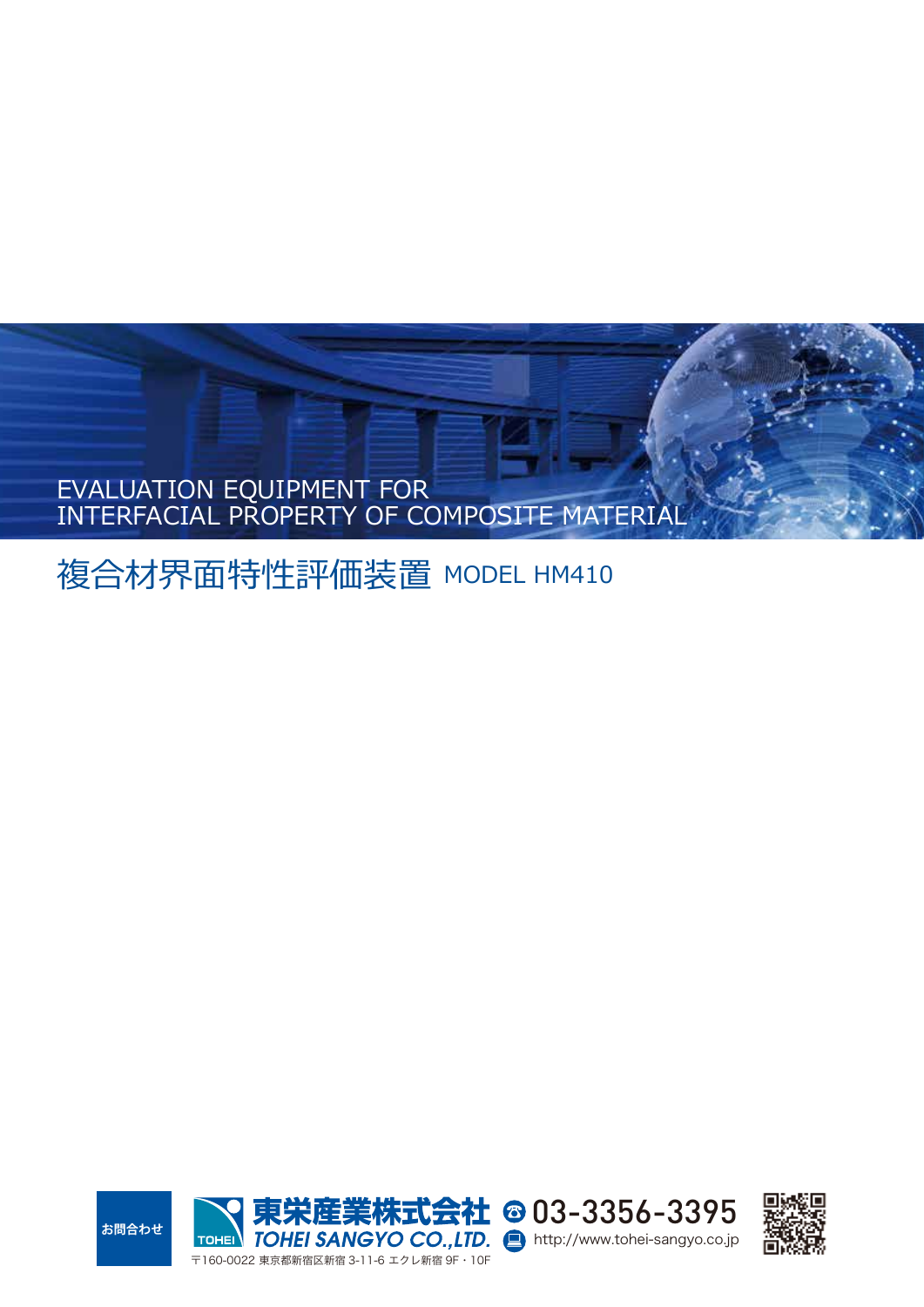# **マイクロドロップレット法を用いた繊維と樹脂界面のせん断強度測定、接触角測定**

**MEASUREMENT OF FIBER/PLASTIC INTERFACIAL SHEAR STRENGTH AND CONTACT ANGLE USING MICRO-DROPLET METHOD** 



## **■概要 SUMMARY**

## 任意の温度環境下で極細単繊維に液状樹脂を付着させ、その形状を撮影し、画像から接触角を求めます。 同時に同一サンプルを使って引抜試験を行い、その時の引抜荷重から、繊維と樹脂の界面せん断強度を 求めます。

**At first,** make micro-droplet resin sample to mono-filament fiber.

And then the contact angle of the micro-droplet will be measured by the image processing system.

Also, the pull out process will be done at the same timeusing the same sample.

The interfacial shear strength between the fiber and the resin will be calculated by the load strength of the pull out process. It is available to be done the above processes under any temperature and atmosphere.

# **■仕様 SPECIFICATION**

**繊維の種類 Kind of Fiber**

**樹脂の種類**

**Kind of Matrix Resin**

**試験温度 Test Temperature**

**温度設定 Temperature Setting**

**加熱炉 Furnace**

**ロードセル(標準) Load Cell (Std)**

**引抜速度 Pull Out Speed** ガラス繊維、炭素繊維、有機繊維、無機繊維 Glass Fiber, Carbon Fiber, Organic Fiber, Caramic Fiber

熱可塑性樹脂、熱硬化性樹脂 Thermal Plastic Resin, Thermal Hardening

Resin

RT~400℃ RT~400℃

温度コントローラによる By Temperature Controller

抵抗式加熱炉、熱電対式測温 Resistance Furnace, Temperature Sensing System by Thermocouple

 $0 \sim 5.000$ mN  $0~5,000$ mN

標準0.12mm/min 任意設定可 Std 0.12mm/min, Optional Speed Available

**測定項目 Measurable Item** 

界面せん断強度/接触角 Interfacial Shear Strength / Contact Angle

**界面せん断強度 Interfacial Shear Strength**

**接触角 Contact Angle**

**顕微鏡倍率 Scaling Factor of Microscope**

×4.5(最大)  $\times$ 4.5(Max)

大気中・窒素 **Testing Atmosphere** Air or Nitrogen Gas **試験雰囲気**

**外形寸法 Dimension**

**消費電力 Electric Power Consumption**

画像処理ソフトにより求める Calculate by Image Processing System

データ処理により演算及び作表 Calculation in Date Processing and Making a Table of Interfacial Shear Strength

770W×600D×750H mm 770W×600D×750H mm

AC100V 1,000VA AC100V 1,000VA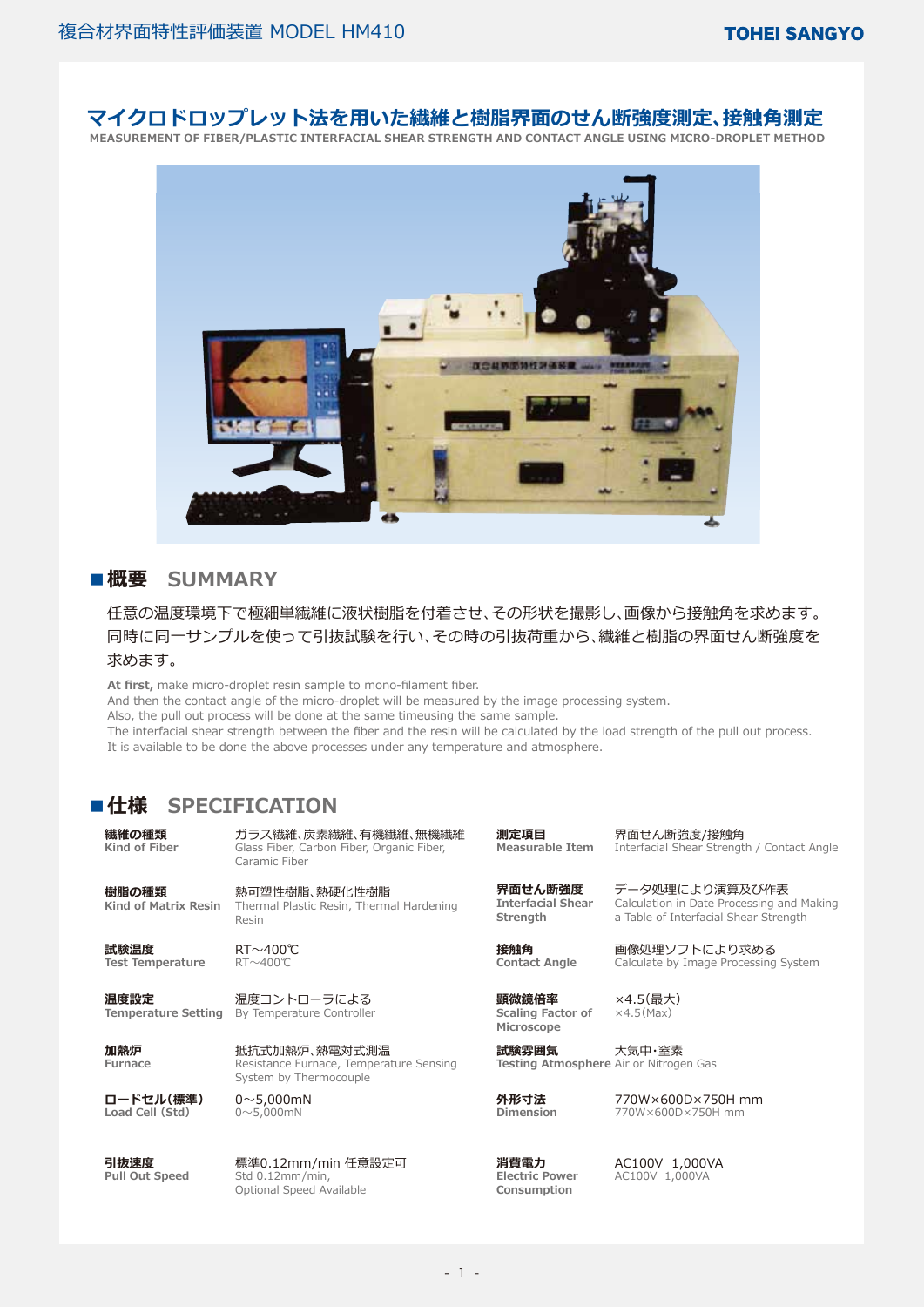# ■ **測定ヘッド部**

 **CLOSEUP PICTURE OF MEASURING HEAD**



# **■評価方法**

 **EVALUATION METHOD**

#### 界面せん断強度(τ)

Interfacial Shear Strength(τ)

# $\tau = F/\pi dL$

F:引抜最大荷重 Maximum Tencile Load

## d:繊維径

Fiber Diameter

L:マイクロドロップレット軸長 Axis Length Of Micro-Droplet

## **■測定画面**

 **SAMPLE SCREEN OF SHEAR STRENGTH MEASURING PROCESS**



Graph of Load / Displacement Table Of Measuring DATE

|       | sampleD   |       |              |
|-------|-----------|-------|--------------|
| Count | TIME(sec) | F(mN) | PC-Time(sec) |
| 789   | 49 3125   | 266.0 | 409 406      |
| 790   | 49 375    | 265.0 | 409 906      |
| 791   | 49 4375   | 266.0 | 410.422      |
| 792   | 49.5      | 266.0 | 410 922      |
| 793   | 49.5625   | 2670  | 411 422      |
| 794   | 49.625    | 2670  | 411.937      |
| 795   | 49 6875   | 2670  | 412 437      |
| 796   | 4975      | 268.0 | 412937       |
| 797   | 49 8125   | 269.0 | 413 437      |
| 798   | 49 875    | 270 Q | 413 953      |
| 799   | 49 9375   | 270 Q | 414 453      |
| 800   | 50        | 270 Q | 414 953      |
| 801   | 50.0625   | 270 Q | 415 469      |
| 802   | 50.125    | 2710  | 415 969      |
| 803   | 50 1875   | 2710  | 416 469      |
|       |           |       |              |

F(mN:M3Xm= 273.C σ(Mp3)= 36.64

#### ■**サンプル画像**

 **SAMPLE PHOTO OF MEASURING PROCESS**



## **■画像処理画面**

 **SAMPLE SCREEN OF IMAGE PROCESSING**



Picture Under Measuring

### **■熱可塑性樹脂試料作成**

 **MAKING PROCESS OF THERMALPLASTIC RESIN MICRO-DROPLET**



# **■種々材料の組合せによる実験例**

 **EVALUATION TEST RESULTS OF VARIOUS COMBINATION OF FIBERS AND RESINS**

| 繊維 (線径µm)<br>FIBER(dIA) | マトリック<br><b>MATRIX</b> | 処理温度 - 処理時間<br>TEST TEMP-TIME | 雰囲気<br><b>ATMOSPHERE</b> | せん断強度 (MPa)<br>SHEAR STRENGTH(MPa) |
|-------------------------|------------------------|-------------------------------|--------------------------|------------------------------------|
| GF (13.0)               | PP                     | 185℃                          | AIR                      | 13.1                               |
| GF (13.0)               | $FP^{\otimes 1}$       | 175℃ - 1Hr                    | AIR                      | 40.6                               |
| GF (13.0)               | <b>RBT</b>             | 240℃                          | AIR                      | 17.9                               |
| GF (11.0)               | UP                     | 80℃ - 40Hr                    | AIR                      | 32.0                               |
| GF (10.0)               | PC                     | 270℃                          | N <sub>2</sub>           | 43.8                               |
| GF (10.0)               | PA                     | 290℃                          | N <sub>2</sub>           | 55.1                               |
| GF (11.0)               | $PE^{32}$              | 140℃                          | AIR                      | 8.1                                |
| CF(10.0)                | SI                     | 150℃ - 18Hr                   | AIR                      | 12.2                               |
| CF (7.0)                | PPS <sup>*3</sup>      | 280℃                          | N <sub>2</sub>           | 24.2                               |
| CF (7.0)                | $VE^{\times 4}$        | 130℃ - 5min                   | N <sub>2</sub>           | 26.5                               |
| CF (7.0)                | PI                     | 400℃                          | N <sub>2</sub>           | 56.6                               |
| CF (7.0)                | EP                     | 130℃ - 2Hr                    | AIR                      | 27.1                               |
| ARAMID (10.0)           | EP                     | 150℃ - 6Hr                    | AIR                      | 43.1                               |
| CERAMIC (10.0)          | EP                     | 130℃ - 2Hr                    | AIR                      | 13.5                               |
| CF (7.0×7本)             | <b>CEMENT</b>          | 20℃ - 300Hr                   | SATURATION VAPOR         | 9.1                                |

※1 EPOXY ※2 POLYESTER ※3 POLY PHENYLESTER ※4 VINYL ESTER